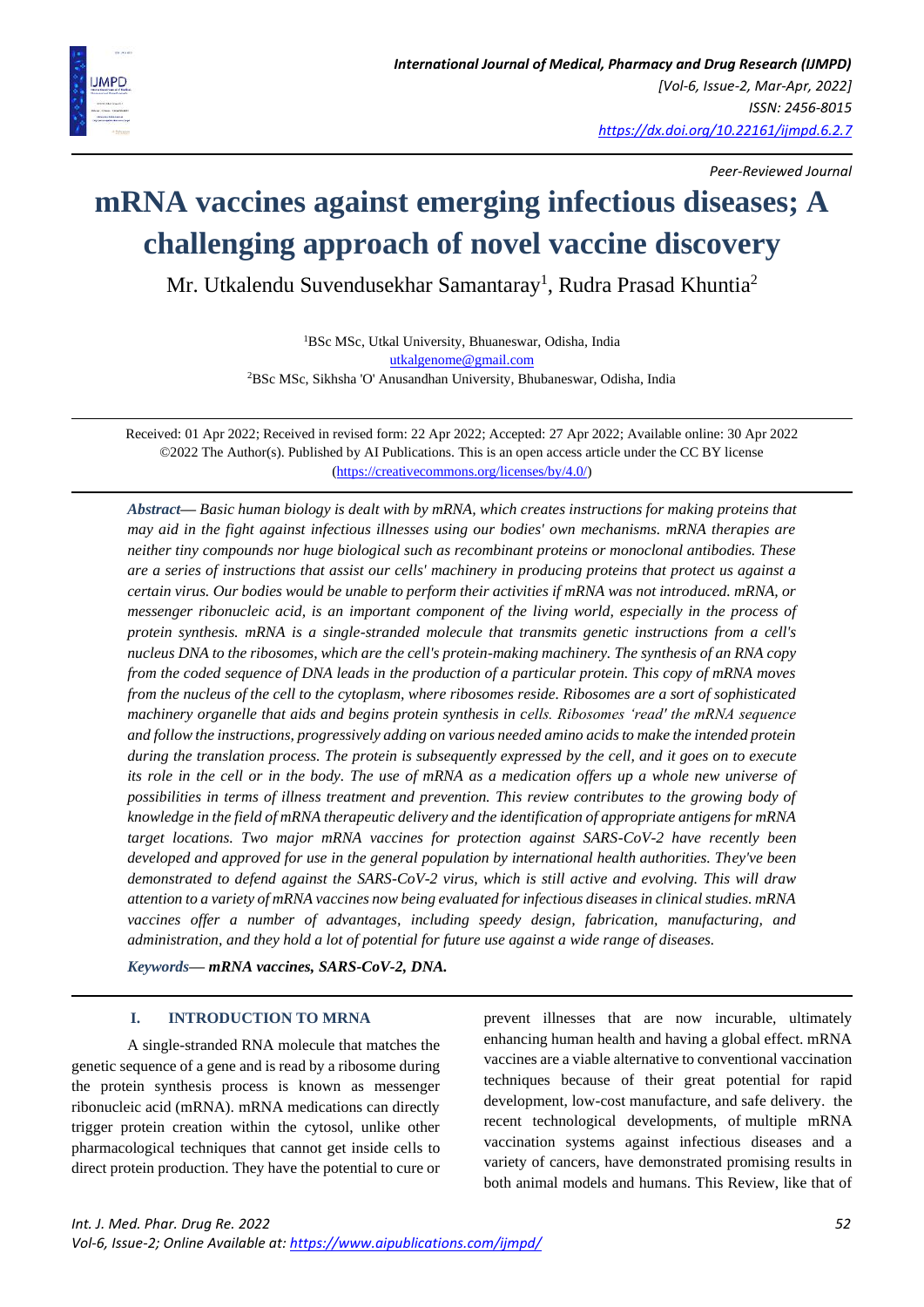recombinant DNA medicines, looks at the opportunities and challenges of bringing this potential vaccine platform into widespread therapeutic use. They combine the ability of mRNA to encode practically any protein with a high level of safety and a flexible manufacturing method.

Over the past decade, mRNA vaccines have grown in popularity as a flexible tool for developing novel creative therapies, not only in infectious illness settings but also in cancer. An mRNA vaccine is traditionally made up of a messenger RNA synthesized in vitro using a bacteriophage RNA polymerase and a template DNA encoding the antigen(s) of interest. After being given and internalized by host cells, mRNA transcripts are immediately found in the cytoplasm of the cell. Antigens produced by the cell are subsequently delivered to immune system cells, triggering an immunological response. Dendritic cells may be employed as a carrier by loading their cytoplasm with tumor-associated antigen mRNAs or total tumor RNA, then delivering the mRNA-loaded dendritic cells to the host to trigger a particular immune response. Two mRNA vaccines for COVID-19 infection prevention were recently licensed for human use, creating enthusiasm about the future prospects of this method for cancer immunotherapy and other infectious disease prevention. The increased demand for mRNA vaccines needs the creation of a technological platform as well as a cost-effective production method with well-defined product features. In the large-scale manufacture of mRNA vaccines, a single or two-step in vitro reaction is followed by a purification platform with numerous phases that might involve DNase digestion, precipitation, chromatography, or tangential flow filtering.

To create mRNA vaccines, the encoded antigen is placed into a DNA template, from which the mRNA is generated in vitro. In contrast to DNA, mRNA simply needs to enter the cytoplasm in order to be transcribed into antigen by the cell machinery in vivo. This method allows any desired sequence to be created, synthesized in vitro, and given to any cell type. Endosomal or cytosolic receptors in the cells recognize RNA, which activates the type I interferon (IFN-I) pathway and promotes the production of chemokines and proinflammatory cytokines. These signal molecules stimulate antigen-presenting cells (APCs), resulting in a powerful adaptive response. The creation of mRNA, which is done in a cell-free environment, does not involve any animal-derived raw materials. As a consequence, there are no contaminants or contaminations originating from cells, making the manufacturing of these compounds safer. Because it does not need the utilization of cell cultures, mRNA synthesis is more cost-effective than other biological processes. Because of the short response time, the danger of contamination is smaller than with other sophisticated vaccine production techniques.

#### **II. DELIVERY OF MRNA VACCINES**

Since mRNA antibodies are intrinsically delicate, their organization is basic. Intravenous infusion of unmodified mRNA expands the inborn safe reaction by making it be processed by ribonucleases. mRNA circulation ought to enact safe framework cells, for example, antigenintroducing cells (APCs), B cells, and T cells. Since mRNA particles are multiple times greater than different atoms, conveying them is troublesome. Besides, since mRNA is adversely charged, it is repulsed by the cell film. This obstruction could be overwhelmed by utilizing adjusted RNA and further developed conveyance frameworks. mRNA stages have been made utilizing lipid nanoparticles and protamine, dendrimers, polyethyleneimine. Lipid nanoparticles (LNP) are lipid nanoparticles that include nucleoside changed nucleoside Phospholipids, cholesterol, ionizable lipids, and lipid-moored polyethylene glycol (PEG). Cytoplasmic conveyance, cell take-up, and endosomal take-up are completely improved by LNPs. By impeding mRNA from being distinguished by endosomes and cost-like receptors, LNPs likewise keep the natural invulnerable framework from becoming overactive (TLRs). A few mRNA immunizations have adjuvant properties, which could be useful. mRNAs can be changed to advance safe enactment without compelling mRNA articulation. One example is the modification of a nucleoside with the TLR-4 agonist monophosphorylate lipid A (MPLA), which aids T cell activation. A short stretch of the double-stranded region in the poly-A tail or 3UTR of mRNA is also used as a method. The insertion of a short poly U or poly-A tail increases dendritic cell activation and migration by inducing IFN-B and IL-6. TLR3 and RIG-I both identify the ds poly U or poly-A tail. Two SARS-CoV-2 RNA lipid nanoparticle vaccines were recently developed using nucleoside modified mRNA (modRNA). BNT162b1 is a modRNA with a reduced ability to activate immunological sensors and increased RBD expression. 41 BNT162b2 is a P2 mutant, perfusion spike glycoprotein-expressing modRNA vaccine (P2S).

# **III. IMMUNE RESPONSE TO MRNA VACCINES**

The immune response to the mRNA vaccine is being studied right now. RIG-I-like receptors and TLRs are two kinds of RNA sensors distinguished in people. TLR7, TLR3, TLR9, and TLR8 are four TLRs found in macrophages, monocytes, and dendritic cells, separately. TLR3 can differentiate between twofold abandoned RNA (dsRNA) and singleabandoned RNA (sRNA) (ssRNA). TLR7 perceives both ssRNA and dsRNA, while TLR8 perceives just ssRNA. RIG-I, MDA-5, and LGP2 are all RIG-I relatives. By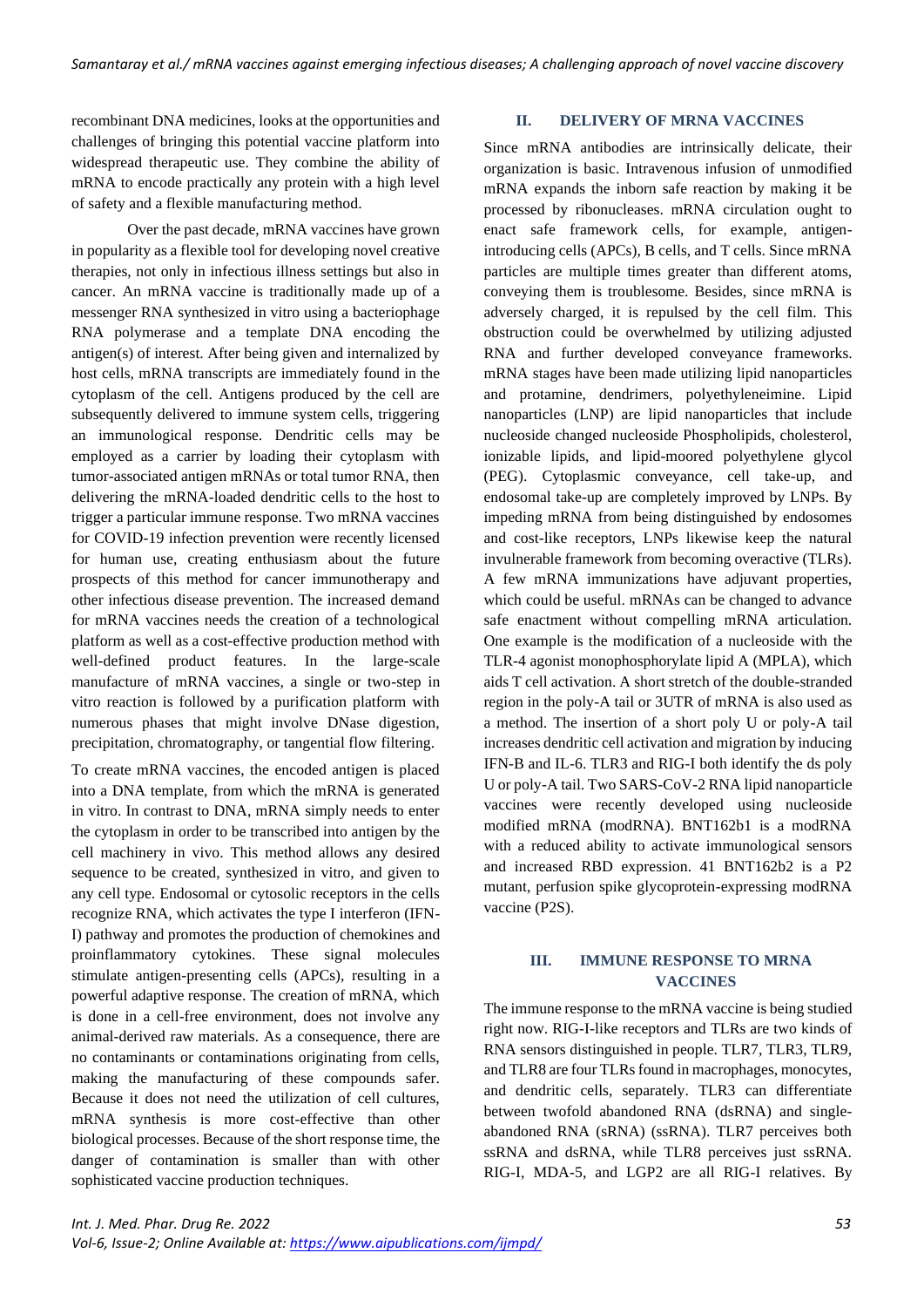recognizing ssRNA and dsRNA, RIG-I helps interferon creation. MDA5 is a cytosolic RNA sensor that recognizes long twofold abandoned RNA that is made during viral RNA replication. IRF-3 and NF-KB are enacted because of the recognizable proof of ds RNA, and IFN-I creation is improved. Interferon (IFN) acceptance utilizing mRNA immunizations is subject to the in vitro interpreted mRNA, infusion course, and conveyance vehicle. Design acknowledgment receptors (PRRs) are actuated after mRNA vaccination, and type I IFN creation is expanded. IFN creation might be positive or negative contingent upon whether the resistant reaction is initiated or mRNA interpretation is obstructed.

# **IV. VACCINE-INDUCED IMMUNITY**

Rather than a humoral safe reaction that kills the infection, a cell insusceptible reaction like cytotoxic T lymphocytes (CTLs) straightforwardly targets virally tainted cells. How much counter acting agent not entirely set in stone by the size of LNPs that are conveyed to depleting lymph hubs and enact B cells. B cells might consume mRNA-containing LNPs, permitting the mRNA to be converted into protein. Besides, B cells have B cell receptors that express unfamiliar antigens. B cells in depleting lymph hubs (which contain LNP-mRNA) produce explicit low-liking antibodies, and a portion of these antibodies might arrive at a germinal community (GC). In B cells that enter GC, substantial hypermutation (SHM) and proclivity development result. Partiality created B cells produce highliking antibodies subsequent to becoming plasmablasts. They may be that as it may, reappear GCs after SHM and structure memory B cells. For successful CTL induction, the antigen must enter the antigen processing pathway. After then, the pathogenic antigens are carried to the cytosol and digested by proteasomes. The peptides produced by the proteasomal pathway are subsequently delivered to the endoplasmic reticulum (ER) by the antigen processing transporter (TAP). These peptides bind to the major histocompatibility complex (MHC) class I in the ER (MHC). CD8 T lymphocytes then recognize the MHC Iantigen peptide complex on the cell surface. mRNA-based vaccines are particularly well suited to inducing robust CTL responses because they can express the antigen in the cytoplasm of antigen-presenting cells.

### **V. ANTIGEN SELECTION**

Several issues, such as the antigen selection for vaccination, vaccine routes, vaccination area, and regimen, must be considered while creating mRNA-based vaccines. Antigen selection is an important stage in vaccine development. The structural proteins in SARS-CoV-2 include S protein, N

protein, matrix protein (M), and envelope protein (E). The covering of the vast positive-strand RNA genome contained in a lipid envelope produced from the host cell membrane is the responsibility of N protein. The proteins S, E, and M are introduced into this membrane. Only antibodies against the S protein have been identified to neutralize the virus and prevent infection in SARS-CoV-2. As a result, the majority of SARS-CoV-2 vaccines target the S1 domain of the receptor-binding domain.

# **VI. ADVANTAGES AND CHALLENGES ASSOCIATED WITH MRNA VACCINES**

mRNA does not integrate into the genome; mRNA vaccines are favorable. Incorporating changed nucleosides into the mRNA sequence also decreases its inflammatory potential. As a result, mRNA-based vaccinations are less dangerous than virus-based immunizations. mRNA-based vaccines provide various advantages over traditional vaccinations, including precision, the ability to express just a certain antigen, and the ability to produce a targeted immune response. These vaccines stimulate the innate immune system and enhance both humoral and cellular immunological responses. Because mRNA expression in the body does not need nuclear entrance, genomic integration is less likely. Following the activation of an immunological response, mRNA is rapidly destroyed by cellular mechanisms. Because a change in the antigen has no effect on the physical-chemical features of the mRNA backbone, mRNA vaccine production may be readily standardized. Furthermore, since the synthesis is based on an in vitro cell-free transcription process, the risk of viral contamination is decreased. mRNA vaccines have various advantages, but they also have certain drawbacks. There is currently no well-established manufacturing platform for the synthesis of mRNA, necessitating a number of different manufacturing stages. can be divided into two categories. Furthermore, the need for cold chain storage of mRNA vaccines presents logical challenges. There is a result, the development of thermostable mRNA vaccines for warm countries or those without a compatible cold storage system is required.

# **VII. CONCLUSION REMARKS**

In spite of the way that mRNA vaccines have been around for very nearly thirty years, the FDA endorsed them for use in serious patients during the SARS-CoV-2 pandemic. The molecular mechanism of activity of mRNA antibodies should be perceived. Nonstop improvement of UTRs and coding mRNA will expand the immunization's security and strength as far as antigen creation in the body. Besides, base or sugar alterations can be utilized to work on the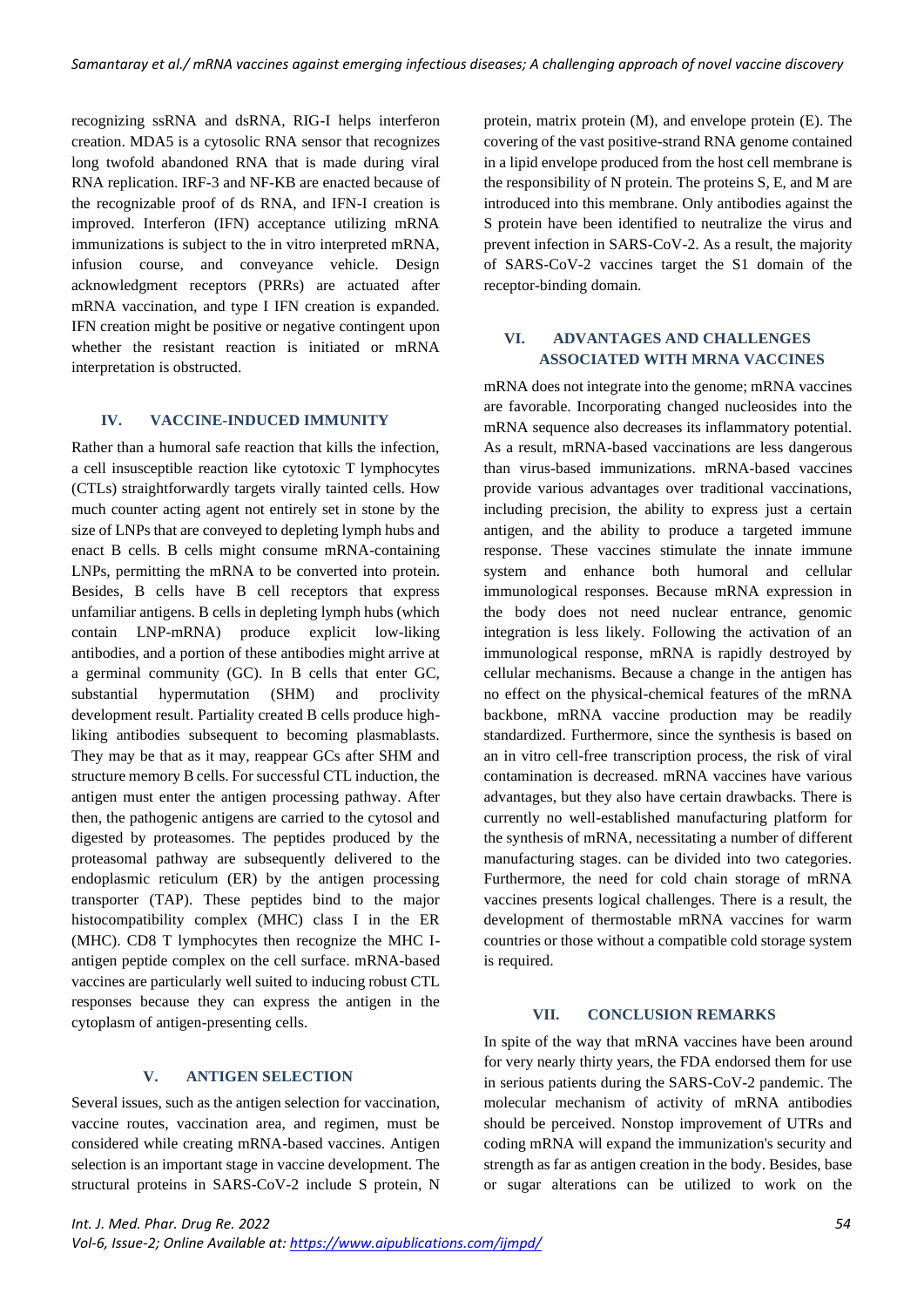dependability of mRNA immunizations, bringing about better translational properties. The advancement of ionizable lipids and details, as well as worked on cell takeup, endosomal delivery, and strength, are on the whole helpful upgrades to transporter frameworks. For arrangement streamlining of coding mRNA successions, bioinformatics instruments can be utilized. These devices can likewise assist with foreseeing the connection among preclinical and clinical mRNA immunization studies. The objective of the present mRNA antibodies is to augment immunogenicity and adequacy while additionally checking immunization security in people. Resistant reaction actuation can be advantageous, yet it can likewise prompt entanglements. Subsequently, there is a need to advance antibody portion titers, which requires the plan of clinical preliminaries in a manner that actually catches the insusceptible reaction. To distinguish these invulnerable reactions, an assortment of advances, for example, transcriptomics and proteomics-based approaches can be utilized. The humoral reaction evoked by mRNA immunizations has up until this point been substandard than that inspired by live lessened inoculations. Thus, a careful examination is important to foster details that would permit the proper immunological reactions to be accomplished. Regulatory measures for the clinical improvement of mRNA antibodies are presently being concluded. Rules for the examination of new transporters of mRNA antibodies, as well as their security and adequacy, should be created.

## **REFERENCES**

- [1] Magini D, Giovani C, Mangiavacchi S, et al. Self-amplifying mRNA vaccines expressing multiple conserved influenza antigens confer protection against homologous and heterosubtypic viral challenge. PLoS One. 2016;11:e0161193. doi:10.1371/journal.pone.0161193
- [2] Brazzoli M, Magini D, Bonci A, et al. Induction of broadbased immunity and protective efficacy by self-amplifying mRNA vaccines encoding influenza virus hemagglutinin. J Virol. 2016;90:332–344. doi:10.1128/JVI.01786-15
- [3] McCullough KC, Bassi I, Milona P, et al. Self-replicating replicon-RNA delivery to dendritic cells by Chitosannanoparticles for translation in vitro and in vivo. Mol Ther Nucleic Acids. 2014;3:e173. doi:10.1038/mtna.2014.24
- [4] Hekele A, Bertholet S, Archer J, et al. Rapidly produced SAM ® vaccine against H7N9 influenza is immunogenic in mice. Emerg Microbes Infect. 2013;2:e52. doi:10.1038/emi.2013.54
- [5] Schnee M, Vogel AB, Voss D, et al. An mRNA vaccine encoding rabies virus glycoprotein induces protection against lethal infection in mice and correlates of protection in adult and newborn pigs. PLoS Negl Trop Dis. 2016;10:e0004746. doi:10.1371/journal.pntd.0004746
- [6] Alberer M, Gnad-Vogt U, Hong HS, et al. Safety and immunogenicity of a mRNA rabies vaccine in healthy adults:

an open-label, non-randomised, prospective, first-in-human phase 1 clinical trial. Lancet. 2017;390:1511–1520. doi:10.1016/S0140-6736(17)31665-3

- [7] Schlake T, Thess A, Fotin-Mleczek M, Kallen KJ. Developing mRNA-vaccine technologies. RNA Biol. 2012;9:1319–1330. doi:10.4161/rna.22269
- [8] Andries O, Mc Cafferty S, De Smedt SC, et al. N(1)methylpseudouridine-incorporated mRNA outperforms pseudouridine-incorporated mRNA by providing enhanced protein expression and reduced immunogenicity in mammalian cell lines and mice. J Control Release. 2015;217:337–344. doi:10.1016/j.jconrel.2015.08.051
- [9] Kim J, Eygeris Y, Gupta M, Sahay G. Self-assembled mRNA vaccines. Adv Drug Deliv Rev. 2021;170:83–112. doi:10.1016/j.addr.2020.12.014
- [10] Perri S, Greer CE, Thudium K, et al. An alphavirus replicon particle chimera derived from Venezuelan equine encephalitis and sindbis viruses is a potent gene-based vaccine delivery vector. J Virol. 2003;77:10394–10403. doi:10.1128/JVI.77.19.10394-10403.2003
- [11] Fleeton MN, Chen M, Berglund P, et al. Self-replicative RNA vaccines elicit protection against influenza A virus, respiratory syncytial virus, and a tickborne encephalitis virus. J Infect Dis. 2001;183:1395–1398. doi:10.1086/319857
- [12] Geall AJ, Verma A, Otten GR, et al. Nonviral delivery of selfamplifying RNA vaccines. Proc Natl Acad Sci U S A. 2012;109:14604–14609. doi:10.1073/pnas.1209367109
- [13] Bogers WM, Oostermeijer H, Mooij P, et al. Potent immune responses in rhesus macaques induced by nonviral delivery of a self-amplifying RNA vaccine expressing HIV type 1 envelope with a cationic nanoemulsion. J Infect Dis. 2015;211:947–955. doi:10.1093/infdis/jiu522
- [14] Martinon F, Krishnan S, Lenzen G, et al. Induction of virusspecific cytotoxic T lymphocytes in vivo by liposomeentrapped mRNA. Eur J Immunol. 1993;23:1719–1722. doi:10.1002/eji.1830230749
- [15] Petsch B, Schnee M, Vogel AB, et al. Protective efficacy of in vitro synthesized, specific mRNA vaccines against influenza A virus infection. Nat Biotechnol. 2012;30:1210– 1216. doi:10.1038/nbt.2436
- [16] Zhao M, Li M, Zhang Z, Gong T, Sun X. Induction of HIV-1 gag specific immune responses by cationic micelles mediated delivery of gag mRNA. Drug Deliv. 2016;23:2596–2607. doi:10.3109/10717544.2015.1038856
- [17] Li M, Zhao M, Fu Y, et al. Enhanced intranasal delivery of mRNA vaccine by overcoming the nasal epithelial barrier via intra- and paracellular pathways. J Control Release. 2016;228:9–19. doi:10.1016/j.jconrel.2016.02.043
- [18] Kranz LM, Diken M, Haas H, et al. Systemic RNA delivery to dendritic cells exploits antiviral defence for cancer immunotherapy. Nature. 2016;534:396–401. doi:10.1038/nature18300
- [19] Linares-Fernandez S, Lacroix C, Exposito JY, Verrier B. Tailoring mRNA vaccine to balance innate/adaptive immune response. Trends Mol Med. 2020;26:311–323. doi:10.1016/j.molmed.2019.10.002
- [20] Bahl K, Senn JJ, Yuzhakov O, et al. Preclinical and clinical demonstration of immunogenicity by mRNA vaccines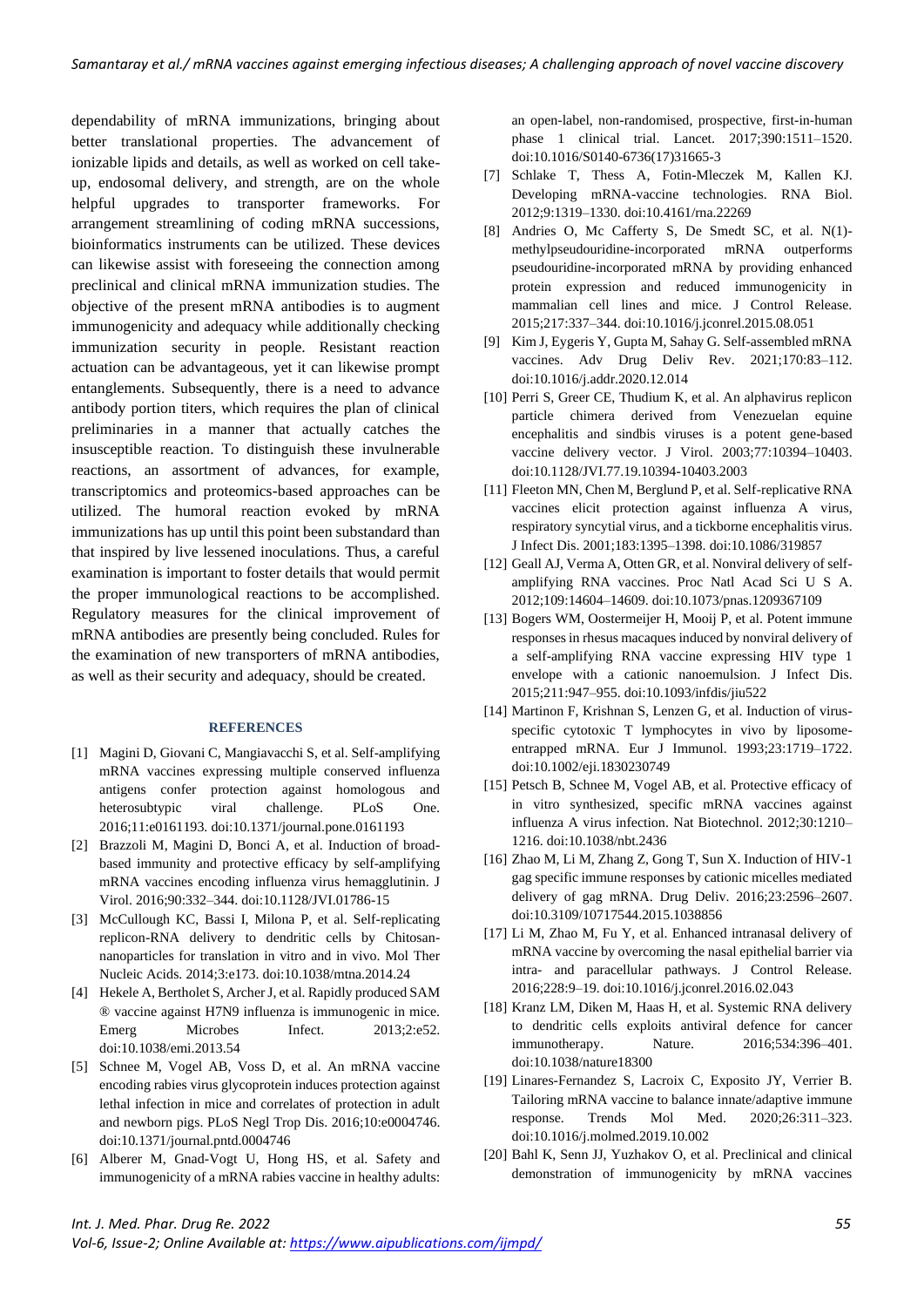against H10N8 and H7N9 influenza viruses. Mol Ther. 2017;25:1316–1327. doi:10.1016/j.ymthe.2017.03.035

- [21] Guevara ML, Persano F, Persano S. Advances in lipid nanoparticles for mRNA-based cancer immunotherapy. Front Chem. 2020;8:589959. doi:10.3389/fchem.2020.589959
- [22] Eygeris Y, Patel S, Jozic A, Sahay G. Deconvoluting lipid nanoparticle structure for messenger RNA delivery. Nano Lett. 2020;20:4543–4549. doi:10.1021/acs.nanolett.0c01386
- [23] Reichmuth AM, Oberli MA, Jaklenec A, Langer R, Blankschtein D. mRNA vaccine delivery using lipid nanoparticles. Ther Deliv. 2016;7:319–334. doi:10.4155/tde-2016-0006
- [24] Edwards DK, Jasny E, Yoon H, et al. Adjuvant effects of a sequence-engineered mRNA vaccine: translational profiling demonstrates similar human and murine innate response. J Transl Med. 2017;15:1. doi:10.1186/s12967-016-1111-6
- [25] Maruggi G, Zhang C, Li J, Ulmer JB, Yu D. mRNA as a transformative technology for vaccine development to control infectious diseases. Mol Ther. 2019;27:757–772. doi:10.1016/j.ymthe.2019.01.020
- [26] Maruggi G, Chiarot E, Giovani C, et al. Immunogenicity and protective efficacy induced by self-amplifying mRNA vaccines encoding bacterial antigens. Vaccine. 2017;35:361– 368. doi:10.1016/j.vaccine.2016.11.040
- [27] Heine A, Juranek S, Brossart P. Clinical and immunological effects of mRNA vaccines in malignant diseases. Mol Cancer. 2021;20:52. doi:10.1186/s12943-021-01339-1
- [28] Mulligan MJ, Lyke KE, Kitchin N, et al. Phase I/II study of COVID-19 RNA vaccine BNT162b1 in adults. Nature. 2020;586:589–593. doi:10.1038/s41586-020-2639-4
- [29] Pu J, Yu Q, Yin Z, et al. The safety and immunogenicity of an inactivated SARS-CoV-2 vaccine in Chinese adults aged 18–59 years: a phase I randomized, double-blinded, controlled trial. Vaccine. 2021;39:2746–2754. doi:10.1016/j.vaccine.2021.04.006
- [30] Walsh EE, Frenck RW, Falsey AR, et al. Safety and immunogenicity of two RNA-based Covid-19 vaccine candidates. N Engl J Med. 2020;383:2439–2450. doi:10.1056/NEJMoa2027906
- [31] Polack FP, Thomas SJ, Kitchin N, et al. Safety and efficacy of the BNT162b2 mRNA Covid-19 vaccine. N Engl J Med. 2020;383:2603–2615. doi:10.1056/NEJMoa2034577
- [32] Ji RR, Qu Y, Zhu H, et al. BNT162b2 vaccine encoding the SARS-CoV-2 P2 S protects transgenic hACE2 mice against COVID-19. Vaccines (Basel). 2021;9:324.
- [33] Chen N, Xia P, Li S, et al. RNA sensors of the innate immune system and their detection of pathogens. IUBMB Life. 2017;69:297–304. doi:10.1002/iub.1625
- [34] Kowalczyk A, Doener F, Zanzinger K, et al. Self-adjuvanted mRNA vaccines induce local innate immune responses that lead to a potent and boostable adaptive immunity. Vaccine. 2016;34:3882–3893. doi:10.1016/j.vaccine.2016.05.046
- [35] Kell AM, Gale M. RIG-I in RNA virus recognition. Virology. 2015;479–480:110–121. doi:10.1016/j.virol.2015.02.017
- [36] Saito T, Gale M. Differential recognition of double-stranded RNA by RIG-I-like receptors in antiviral immunity. J Exp Med. 2008;205:1523–1527. doi:10.1084/jem.20081210
- [37] Loo YM, Gale M. Immune signaling by RIG-I-like receptors. Immunity. 2011;34:680–692. doi:10.1016/j.immuni.2011.05.003
- [38] Yin X, Riva L, Pu Y, et al. MDA5 governs the innate immune response to SARS-CoV-2 in lung epithelial cells. Cell Rep. 2021;34:108628. doi:10.1016/j.celrep.2020.108628
- [39] Pollard C, Rejman J, De Haes W, et al. Type I IFN counteracts the induction of antigen-specific immune responses by lipid-based delivery of mRNA vaccines. Mol Ther. 2013;21:251–259. doi:10.1038/mt.2012.202
- [40] Lei X, Dong X, Ma R, et al. Activation and evasion of type I interferon responses by SARS-CoV-2. Nat Commun. 2020;11:3810. doi:10.1038/s41467-020-17665-9
- [41] Park JW, Lagniton PNP, Liu Y, Xu RH. mRNA vaccines for COVID-19: what, why and how. Int J Biol Sci. 2021;17:1446–1460. doi:10.7150/ijbs.59233
- [42] Chatzikleanthous D, O'Hagan DT, Adamo R. Lipid-based nanoparticles for delivery of vaccine adjuvants and antigens: toward multicomponent vaccines. Mol Pharm. 2021;18:2867–2888. doi:10.1021/acs.molpharmaceut.1c00447
- [43] Cubas R, Zhang S, Kwon S, et al. Virus-like particle (VLP) lymphatic trafficking and immune response generation after immunization by different routes. J Immunother. 2009;32:118–128. doi:10.1097/CJI.0b013e31818f13c4
- [44] Lindgren G, Ols S, Liang F, et al. Induction of robust B cell responses after influenza mRNA vaccination is accompanied by circulating hemagglutinin-specific ICOS+ PD-1+ CXCR3+ T follicular helper cells. Front Immunol. 2017;8:1539. doi:10.3389/fimmu.2017.01539
- [45] Cagigi A, Lore K. Immune responses induced by mRNA vaccination in mice, monkeys and humans. Vaccines (Basel). 2021;9. doi:10.3390/vaccines9010061
- [46] De Silva NS, Klein U. Dynamics of B cells in germinal centres. Nat Rev Immunol. 2015;15:137–148. doi:10.1038/nri3804
- [47] Hewitt EW. The MHC class I antigen presentation pathway: strategies for viral immune evasion. Immunology. 2003;110:163–169. doi:10.1046/j.1365-2567.2003.01738.x
- [48] Blum JS, Wearsch PA, Cresswell P. Pathways of antigen processing. Annu Rev Immunol. 2013;31:443–473. doi:10.1146/annurev-immunol-032712-095910
- [49] Buschmann MD, Carrasco MJ, Alishetty S, Paige M, Alameh MG, Weissman D. Nanomaterial delivery systems for mRNA vaccines. Vaccines (Basel). 2021;9:65.
- [50] Rahman MM, Zhou N, Huang J. An overview on the development of mRNA-based vaccines and their formulation strategies for improved antigen expression in vivo. Vaccines (Basel). 2021;9:244.
- [51] Jackson NAC, Kester KE, Casimiro D, Gurunathan S, DeRosa F. The promise of mRNA vaccines: a biotech and industrial perspective. NPJ Vaccines. 2020;5:11. doi:10.1038/s41541-020-0159-8
- [52] Satarker S, Nampoothiri M. Structural proteins in severe acute respiratory syndrome Coronavirus-2. Arch Med Res. 2020;51:482–491. doi:10.1016/j.arcmed.2020.05.012
- [53] Naqvi AAT, Fatima K, Mohammad T, et al. Insights into SARS-CoV-2 genome, structure, evolution, pathogenesis and